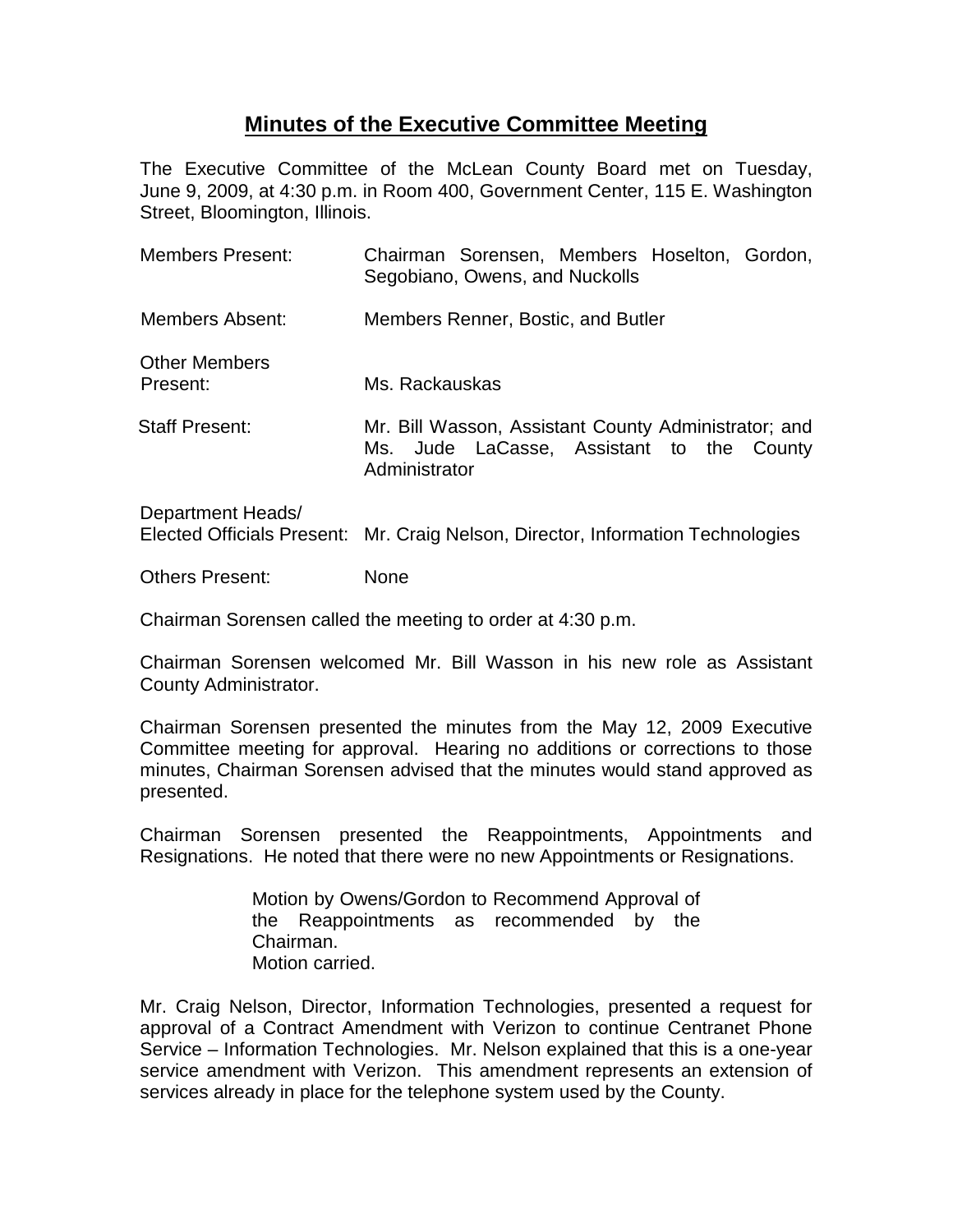Minutes of the Executive Committee June 9, 2009 Page Two

Mr. Nelson advised that there is no change to any of the rates or fees currently in place.

> Motion by Hoselton/Owens to recommend approval of a Contract Amendment with Verizon to continue Centranet Phone Service – Information Technologies. Motion carried.

Mr. Nelson noted that the Information Technologies Department is preparing to conduct cabling work at the Law and Justice Center, floors 3-4-5.

Mr. Hoselton asked if Mr. Nelson will hire a new Assistant Director of Information Technologies from within the County. Mr. Nelson replied that candidates include in-house candidates as well as external candidates.

Chairman Sorensen pointed out that two employees retired from Information Technologies last month.

Chairman Sorensen asked if there were any additional questions. Hearing none, he thanked Mr. Nelson.

Ms. Diane Bostic, Chairman, Property Committee, was unable to attend the meeting. Chairman Sorensen presented a request for approval of a Second Amendment to the Intergovernmental Agreement between the Public Building Commission ("PBC") and the County of McLean, Facilities Management.

Mr. Hoselton asked if this is the final payment on the ten-year loan from the PBC. Mr. Wasson replied that there were six remaining payments of just under \$50,000.00 per year to be made to the PBC on the initial agreement. After completion of this contract, the County will not be required to complete the payments.

> Motion by Gordon/Hoselton to recommend approval of a Second Amendment to the Intergovernmental Agreement between the Public Building Commission and the County of McLean, Facilities Management. Motion carried.

Chairman Sorensen asked if there were any questions on the items that will be presented to the Board. There were none.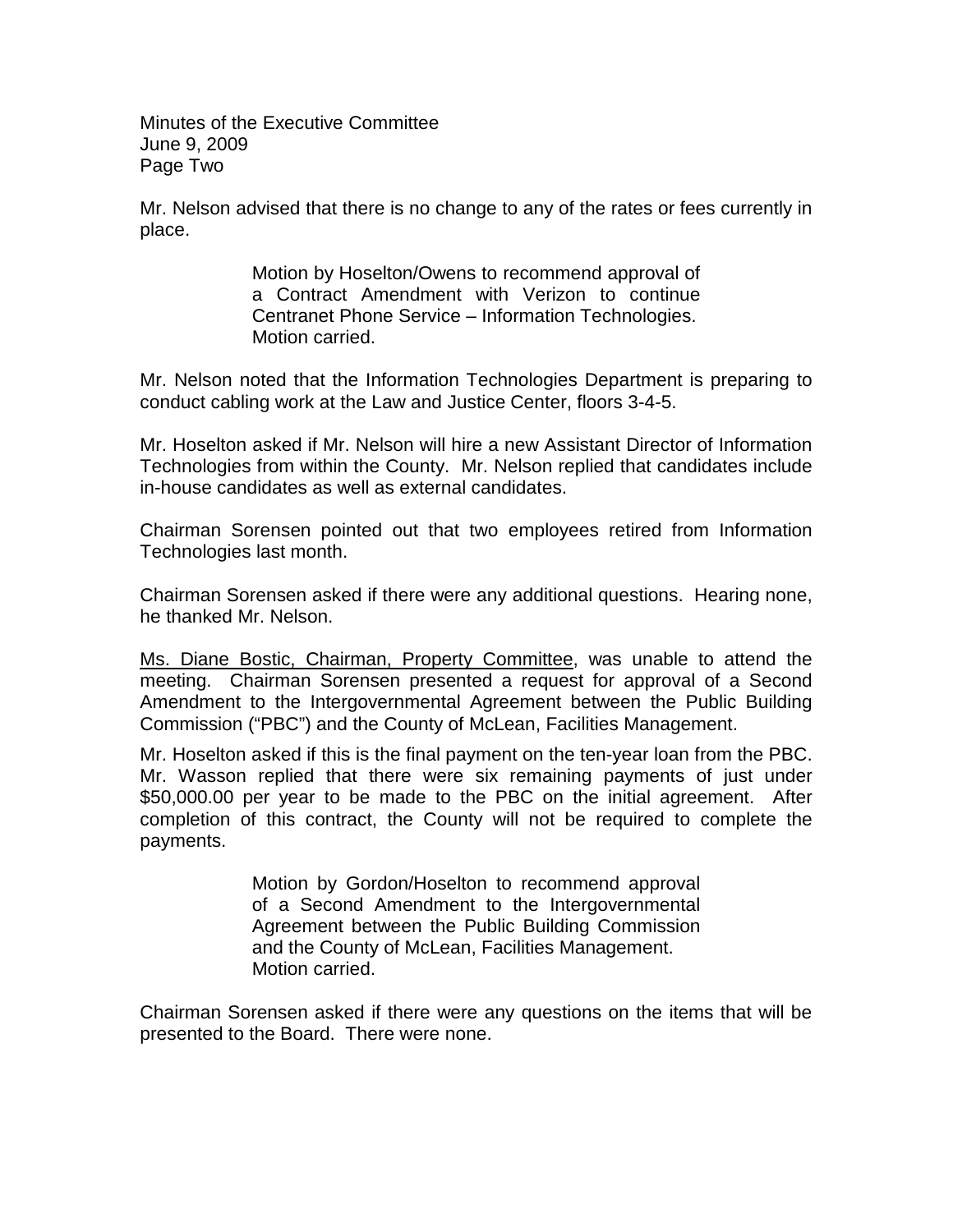Minutes of the Executive Committee June 9, 2009 Page Three

Mr. Stan Hoselton, Chairman, Transportation Committee, reported that the Transportation Committee brings no items for action to the Executive Committee.

Chairman Sorensen asked if there were any questions. Hearing none, he thanked Mr. Hoselton.

Mr. Ben Owens, Chairman, Finance Committee, reported that the Finance Committee brings no items for action to the Executive Committee.

Mr. Owens advised that the outside auditor presented a report to the Finance Committee. He indicated that the Audit material will be included in the County Board Packet. Mr. Owens stated that the only concern to note is that, from last year to this year, the number of days in reserve in the General Fund decreased from 128 days to 75 days. He added that the desirable amount of days to have in reserve is 90 days, or 10% of the budget. Mr. Owens indicated that the County Administration is monitoring this decrease and taking steps to increase the days in reserve.

Chairman Sorensen asked if this addresses the Fund Balances, the number of dollars available in the various fund balances and the ability of those fund balances to sustain their intended purpose for a period of time should no revenues come in. Mr. Owens replied that this is correct.

Chairman Sorensen asked if there were any questions or comments. Hearing none, he thanked Mr. Owens.

Ms. Bette Rackauskas, Vice Chairman, Justice Committee, presented a request for approval of a Resolution authorizing the McLean County Emergency Management Agency ("EMA") to participate in the State of Illinois Federal Surplus Program – EMA.

> Motion by Rackauskas/Segobiano to Recommend Approval of a Resolution Authorizing the McLean County Emergency Management Agency ("EMA") to Participate in the State of Illinois Federal Surplus Program - EMA.

Mr. Hoselton asked if this surplus property program is available for participation by rural communities. Chairman Sorensen stated that any governmental entity can participate if they pass the correct ordinance. Mr. Wasson indicated that this Agreement is solely for the Emergency Management services of McLean County. Other governmental entities could submit their own applications.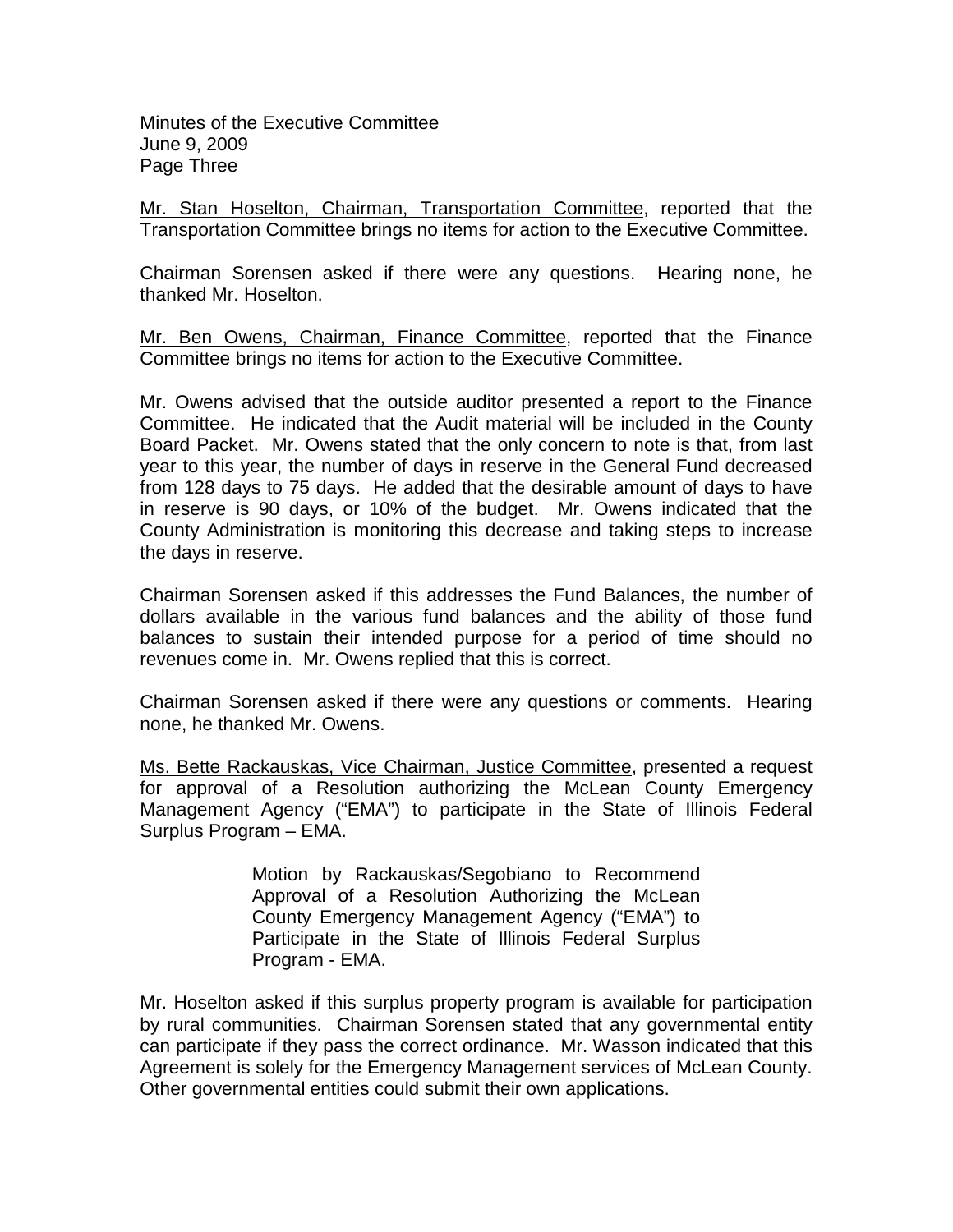Minutes of the Executive Committee June 9, 2009 Page Four

Chairman Sorensen called for a vote on the motion.

Motion carried.

Ms. Rackauskas presented a request for approval of a State of Illinois Intergovernmental Agreement between the Department of Healthcare and Family Services and McLean County regarding Medical and Behavioral Health Services – Court Services. Ms. Rackauskas stated that this Agreement will ensure that Court Services will be able to continue to receive reimbursement from Medicaid for a percentage of the medical and behavioral health services that youth receive while in placement. She advised that the County will be reimbursed approximately \$12,000.00.

> Motion by Rackauskas/Owens to Recommend Approval of a State of Illinois Intergovernmental Agreement between the Department of Healthcare and Family Services and McLean County regarding Medical and Behavioral Health Services – Court Services. Motion carried.

Ms. Rackauskas referred to the Resolution that will be presented to the Board for approval to support the recommendation to form a Criminal Justice Coordinating Council. She advised that Judge Robb and other members of the Council have devoted many hours towards this project.

Ms. Rackauskas pointed out the following highlights of the Justice Committee meeting:

- $\triangleright$  Mr. Yoder reported that the Asset Forfeiture Fund is, for the first time since he was elected, in the black.
- $\triangleright$  Out-of-county inmate housing has decreased significantly.

Chairman Sorensen asked if there were any questions or comments. Hearing none, he thanked Ms. Rackauskas.

Mr. George Gordon, Chairman, Land Use and Development Committee, reported that the Land Use and Development Committee brings no items for action to the Executive Committee.

Mr. Hoselton expressed concern that he was unaware of the Department of Building and Zoning, and McLean County Highway Department storm sewer discharge permit request that is to be presented to the Board. Mr. Gordon responded that this is an existing program that is renewed every five years.